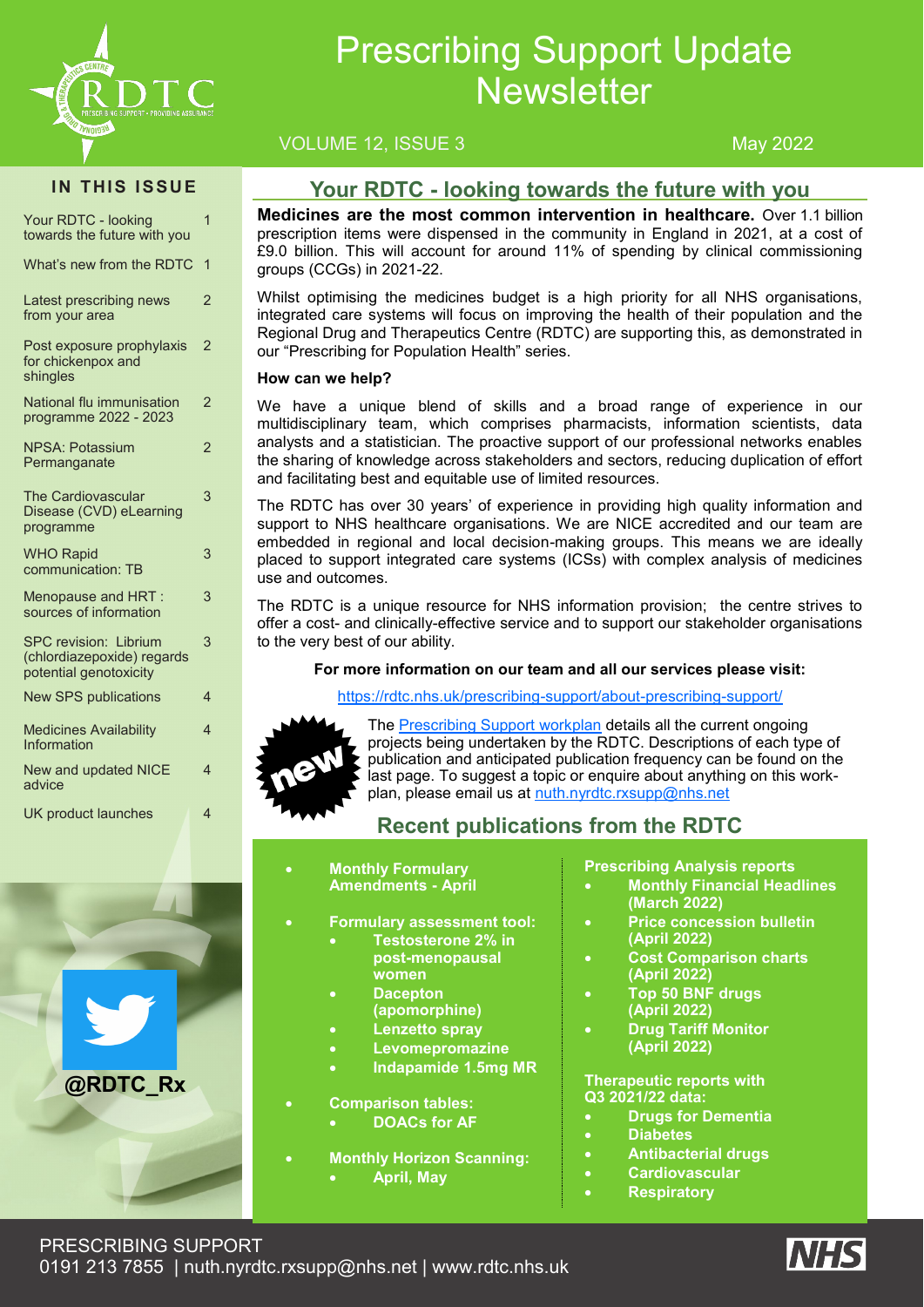

**Have you got a issue regarding medicines that you are unable to answer?** 

Contact our Medicines Information Service

> **0191 2824 631** or [email us](mailto:nuth.rdtc.mi@nhs.net)

We provide a comprehensive answering service to support NHS healthcare professionals in primary care deal with clinical questions across a wide range of therapeutic, pharmaceutical and pharmacological issues in primary care

**Have an idea for a new document?**  If you need a report, document, or prescribing data that we don't already produce, get in touch at [nuth.nyrdtc.rxsupp@nhs.net](mailto:nuth.nyrdtc.rxsupp@nhs.net) or tweet us at [@RDTC\\_Rx](https://twitter.com/RDTC_Rx/nuth-fnas01/home34/Departmental%20Home%20Drives/U/uhegwue/My%20Documents/Completed%20newsletters)

### **Latest prescribing news from your area**

To access formulary decision summaries from your local formulary committee:

- [County Durham & Tees Valley APC](https://medicines.necsu.nhs.uk/committees/county-durham-tees-valley-apc/)
	- [North Yorkshire and York Area Prescribing Committee](https://northyorkshireccg.nhs.uk/clinical-portal/medicines-and-prescribing/north-yorkshire-and-york-area-prescribing-committee/)
	- [Greater Manchester Medicines Management Group](https://gmmmg.nhs.uk/meetings/decision-summaries/)
- [North of Tyne, Gateshead and Cumbria APC](http://www.northoftyneapc.nhs.uk/latest-descisions/)

### **Post exposure prophylaxis for chickenpox and shingles**

Post exposure prophylaxis (PEP) is offered to individuals at high risk of severe chickenpox following an exposure. This includes immunosuppressed individuals, young babies in their first week of life and pregnant women.

After reviews of the effectiveness of antivirals and varicella zoster immunoglobulin (VZIG) in prevention of chickenpox, antiviral medication is now the post exposure treatment of choice for all immunosuppressed patients and pregnant women, regardless of stage in pregnancy.

The only groups of individuals where VZIG is recommended for PEP is those neonates exposed within one week of delivery, (either in utero from maternal infection or postdelivery) or if oral antivirals are contraindicated due to malabsorption, or renal toxicity.

See the detailed guide 'Guidelines on post exposure prophylaxis (PEP) for varicella and [shingles \(April 2022\)](https://assets.publishing.service.gov.uk/government/uploads/system/uploads/attachment_data/file/1073013/UKHSA_guidelines_on_VZ_post_exposure_prophylaxis.pdf)' for the latest information.

### **National flu immunisation programme 2022 - 2023**

As social contact returns to pre-pandemic norms there is likely to be a resurgence in influenza activity in winter 2022 to 2023 to levels similar to or higher than before the pandemic. The potential for co-circulation of influenza, COVID-19 and other respiratory viruses could add substantially to pressures in the NHS in 2022 to 2023, by addition, or by prolongation of the overall period for which respiratory viruses circulate in sequence.

The 2 March 2022 [letter](https://www.england.nhs.uk/publication/annual-seasonal-flu-vaccination-programme-and-reimbursement-guidance/) confirmed that those eligible for the NHS influenza programme are the cohorts offered vaccine prior to the pandemic.

Cohorts that were eligible in the 2021 to 2022 season but that are **not included** in the cohorts for 2022 to 2023 are:

- those aged 50 to 64 years
- secondary school children in Years 7 to 11 (between 11 and 15 years of age on 31 August 2022)

Full guidance from the DHSC/UKHSA can be found [here.](https://www.gov.uk/government/publications/national-flu-immunisation-programme-plan/national-flu-immunisation-programme-2022-to-2023-letter)

### **NPSA: Inadvertent oral administration of potassium permanganate**

Potassium permanganate is routinely used in the NHS as a dilute solution to treat weeping and blistering skin conditions, such as acute weeping/ infected eczema and leg ulcers. It is not licensed as a medicine. Supplied in concentrated forms, either as a 'tablet' or a solution, it requires dilution before it is used as a soak or in the bath.

These concentrated forms resemble an oral tablet or juice drink and if ingested are highly toxic; causing rapid swelling and bleeding of the lips and tongue, gross oropharyngeal oedema, local tissue necrosis, stridor, and gastrointestinal ulceration. Ingestion can be fatal due to gastrointestinal haemorrhage, acute respiratory distress syndrome and/or multiorgan failure. Even dilute solutions can be toxic if swallowed.

#### **Actions to be completed by 04 Oct 2022 in primary care:**

- ensure patients are not on repeat prescriptions for potassium permanganate
- ensure prescriptions include clear instructions to dilute before use
- check dispensing label includes the warning 'HARMFUL IF SWALLOWED'.
- prescriptions are only issued by an appropriate prescriber
- if potassium permanganate is to be used in a patient's home, a risk assessment must be undertaken before prescribing
- all patients must be supplied with a patient information leaflet The full NPSA guidance can be found [here.](https://www.cas.mhra.gov.uk/ViewandAcknowledgment/ViewAlert.aspx?AlertID=103202)

<sup>2</sup>VOLUME 12, ISSUE 3 PRESCRIBING SUPPORT UPDATE NEWSLETTER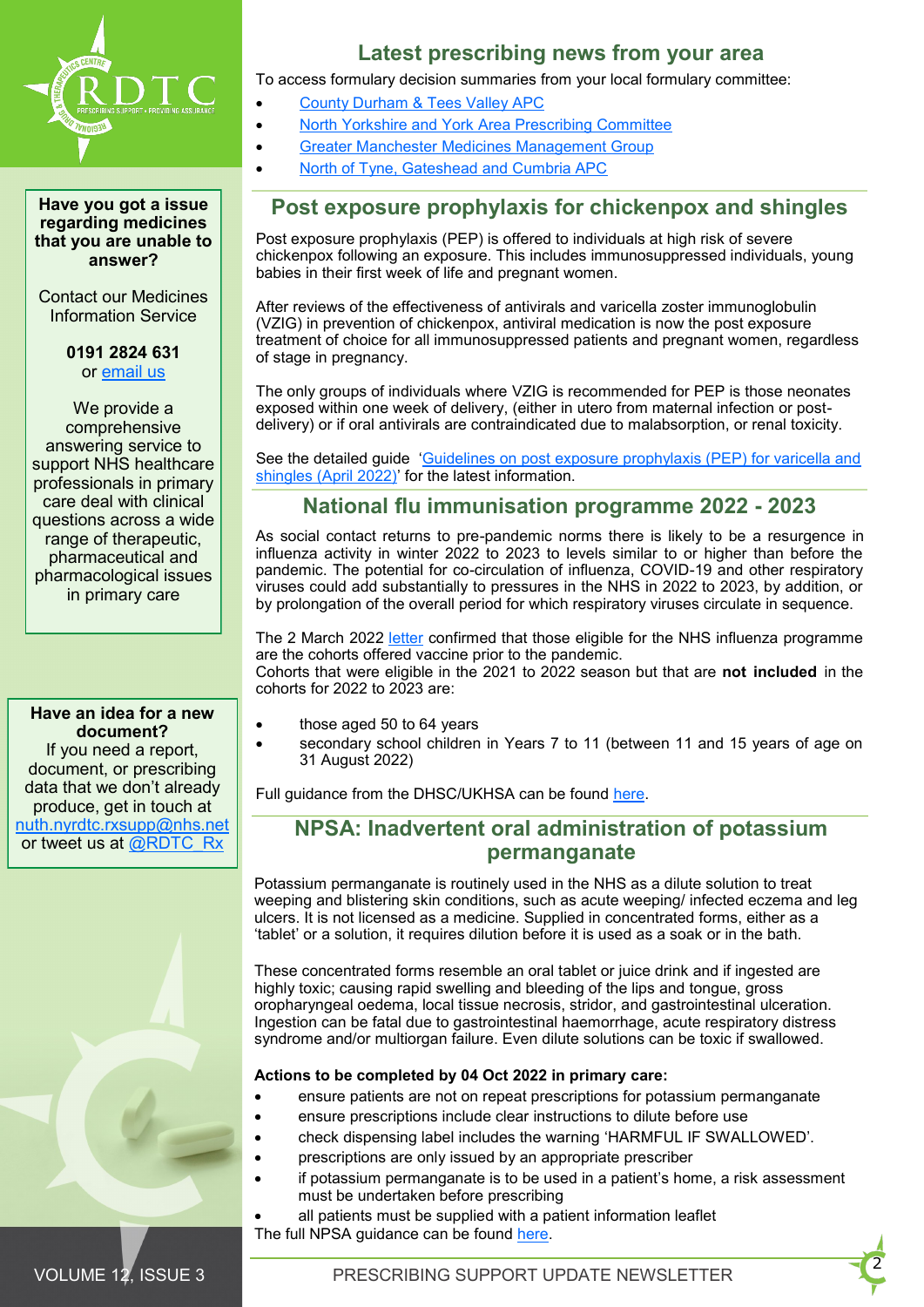

**Have you got a issue regarding medicines that you are unable to answer?** 

Contact our Medicines Information Service

> **0191 2824 631** or [email us](mailto:nuth.rdtc.mi@nhs.net)

We provide a comprehensive answering service to support NHS healthcare professionals in primary care deal with clinical questions across a wide range of therapeutic, pharmaceutical and pharmacological issues in primary care

**Have an idea for a new document?**  If you need a report, document, or prescribing data that we don't already produce, get in touch at [nuth.nyrdtc.rxsupp@nhs.net](mailto:nuth.nyrdtc.rxsupp@nhs.net) or tweet us at [@RDTC\\_Rx](https://twitter.com/RDTC_Rx/nuth-fnas01/home34/Departmental%20Home%20Drives/U/uhegwue/My%20Documents/Completed%20newsletters)



# **The Cardiovascular Disease (CVD) eLearning programme**

The [Cardiovascular Disease](https://www.e-lfh.org.uk/programmes/cardiovascular-disease/) (CVD) eLearning programme has been developed to provide an overview of CVD care across the entire patient pathway and promote better patient care. It aims to provide all health and social care professionals and multidisciplinary teams with the appropriate level of knowledge, skills and experience they need to deliver effective CVD prevention and care to people with CVD, and at risk of CVD.

The British Heart Foundation (2020) estimates that more than half of people in the UK will develop a heart or circulatory condition in their lifetime. In addition, CVD has been identified as clinical priority in the NHS Long Term Plan (LTP).

The Cardiovascular Diseases (CVD) Toolkit aligns to the NHS Long Term Plan and provides learners with a comprehensive list of online resources that can be used to support workforce upskilling, training and development. Register [here](https://portal.e-lfh.org.uk/Register) or alternatively NHS employees can access this eLearning via their ESR.

### **WHO Rapid communication: Key changes to the treatment of drug-resistant tuberculosis**

This [Rapid Communication](https://www.who.int/publications/i/item/WHO-UCN-TB-2022-2) (released in advance of updated WHO consolidated guidelines expected later in 2022) include updates on shorter novel 6-month all-oral regimens for the treatment of multidrug- and rifampicin-resistant TB (MDR/RR-TB), with or without additional resistance to fluoroquinolones (pre-XDR-TB) as well as an alternative 9-month all-oral regimen for the treatment of MDR/RR-TB.

### **Menopause and HRT availability : sources of information**

Following recent high profile media coverage, the subject of menopause is a topic prescribers and clinicians will be increasingly discussing with their patients. This is at a time where supply of HRT is unpredictable and some patients will find themselves having to change products to ensure a continuation of treatment.

To access the most up-to-date information on treatment options and the latest thinking about menopause, visit the [British Menopause Society](https://thebms.org.uk/) webpage. Here you will find:

- **BMS PPMC Resources Toolkit** a comprehensive range of evidence-based, peer reviewed resources that answer the key questions in menopause care. They incorporate recommendations for best practice from the NICE Guideline Menopause: Diagnosis and Management ([NG23\)](https://www.nice.org.uk/guidance/ng23).
- **HRT** preparations and equivalent alternatives advice
- A British Menopause Society [update on HRT supply](https://thebms.org.uk/news/british-menopause-society-update-on-hrt-supply/)

Practical diagnosis, management and prescribing advice can be obtained from NICE CKS : [Menopause,](https://cks.nice.org.uk/topics/menopause/) which was last updated in March 2022.

RDTC stakeholders can access Formulary assessment tools for Lenzetto, testosterone and Bijuve and New drug evaluations for Lenzetto and Bijuve within the **[Endocrine](https://rdtc.nhs.uk/prescribing-analysis-report/endocrine/)** section of the RDTC website.

Finally, SPS have produced a [medicines availability tool](https://www.sps.nhs.uk/articles/prescribing-available-hrt-products/) focussing on HRT which is regularly updated. You will need to be registered with the SPS site to view. Full details of the Serious Shortage Protocols are [here.](https://www.nhsbsa.nhs.uk/pharmacies-gp-practices-and-appliance-contractors/serious-shortage-protocols-ssps)

# **SPC revision: Librium potential genotoxicity**

The [SPC](https://www.medicines.org.uk/emc/product/1729/smpc) for Librium has been revised to highlight a genotoxic potential and to advise that:

- women of childbearing potential should use effective contraceptive measures while being treated with Librium and for 7 months following completion of treatment
- men are recommended to use effective contraceptive measures and to not father a child while receiving Librium and for 4 months following completion of treatment.

A response from UKTIS (UK Teratology Information service) confirms that there is no newly published data on human pregnancy (maternal or paternal) preconception exposure to chlordiazepoxide which relate to the updates in the Librium SPC. It remains important that women and men experiencing acute alcohol withdrawal are treated appropriately. Clinicians should not be discouraged from using chlordiazepoxide based on the evidence communicated in the Librium SPC. The benefits of treating pregnant women (at any stage of pregnancy) who are experiencing acute alcohol withdrawal with chlordiazepoxide likely outweigh the risks. The full response can be found [here.](https://www.medicinesinpregnancy.org/bumps/monographs/Librium-SPC-Updates-Opinion-Statement/)

 $\blacksquare$ 3